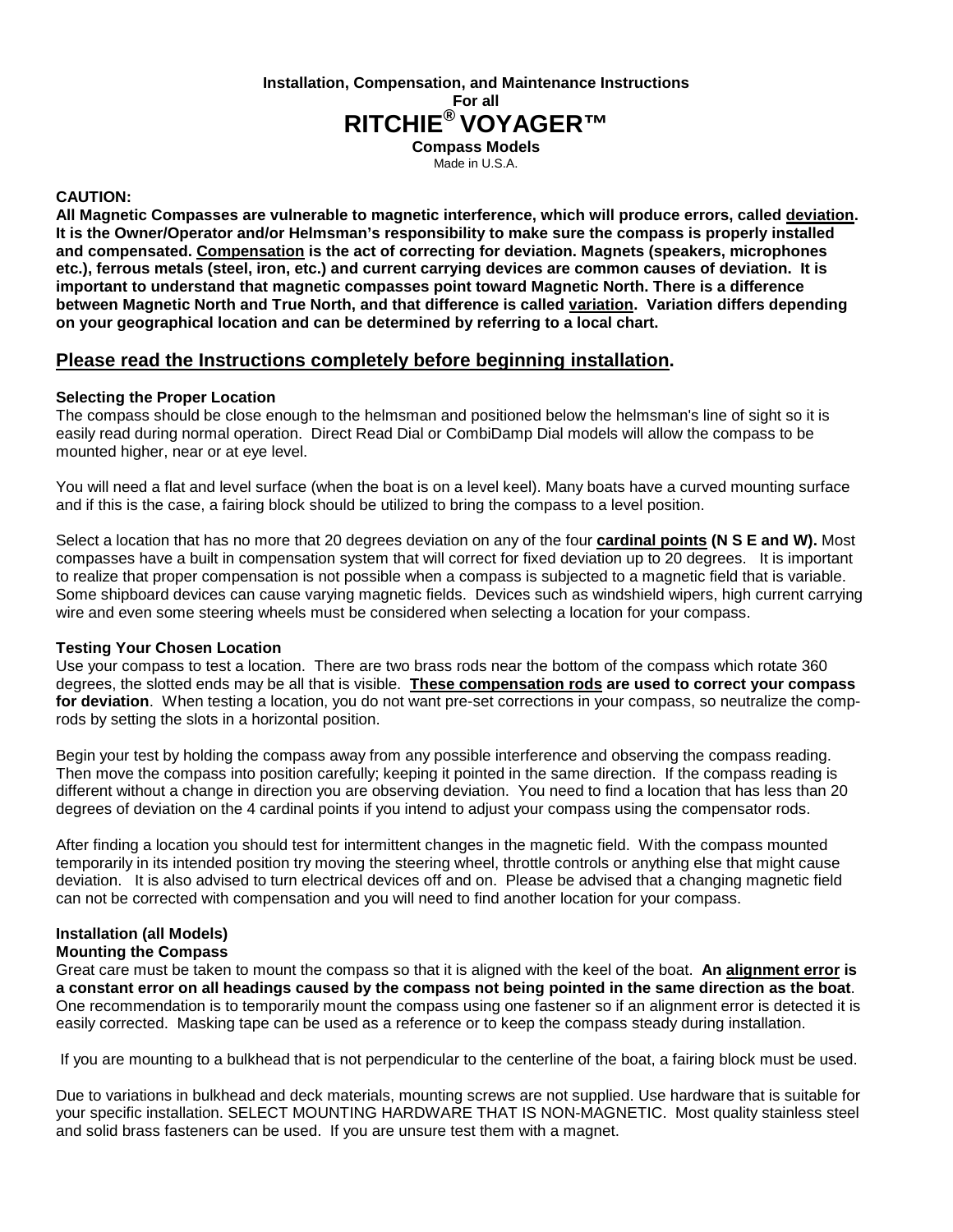Most models have built-in lights which will require routing the wire or wires to your power source. To assure a clean installation you may want to wait and drill the routing holes after you are satisfied with the compass alignment.

## **Specific model installation instructions are as follows**:

#### **B-80 & B-81 Bracket Mount**

Remove the bracket from the compass and mount it as instructed above (Mounting the Compass). If you mounted the bracket to a gunwale simply rotate the compass 90 degrees in its housing by removing the four Phillips head screws located in the bottom of the housing. After re-installing the compass in the bracket remove the black plastic inserts, which cover the compensators and begin compensation (see Compensation instructions below).

## **F-82, F-82W, F-83, F-83W, RU-90 & RU-90W Flush Mount**

Using the mounting template supplied with the compass, make the cutout in your chosen location and mount as instructed above (Mounting the Compass). Note: If you cannot access the compensation rods from below you need to allow for easy removal of the compass during compensation. (see Compensation instructions below).

#### **D-84 & D-85 Deck Mount**

Follow the instructions above (Mounting the Compass). After mounting, remove the black plastic inserts and begin compensation (see Compensation instructions below).

#### **S-87 & S-87W Surface Mount**

Remove the two Phillips screws that are on the left and right side of the compass. This allows you to slide the lower base off. Mount the housing as instructed (see Installation above). Re-install the compass and begin compensation (see Compensation instructions below). Note: the mounting holes for this model are slotted, so by centering the mounting screws within the slots you can install all screws and make your alignment corrections later. Mounting pads are provided if you do not wish to drill any holes. Remove the mounting pads from their backing and stick them over the mounting slots. Because alignment is difficult to verify at this time we suggest temporarily securing the base (masking tape works well) **until after compensation.** After alignment has been verified make a small pencil mark at the front and back of the compass and deck. Remove the remaining backing from the pads and secure the base to the deck using the pencil marks as a reference.

**Note:** The light wire can exit the compass either through the back or down through the bottom.

#### Night Light Wiring (all Models)

All Voyager models except RU-90 and RU-90W are supplied with a 12-volt night lighting system. To connect lights to a 24 or 32 volt system, dropping resistors are available.

Lights should be wired to an appropriately fused 12-volt circuit in your electrical system (i.e. running light circuit). Connect the red wire (white on some models) to positive and black to ground. Some models have a second light assembly, which should be connected to the same circuit.

**Note:** Night lighting is available for the Sailboat Racing Compass. For model RU-90 Order Part Number VL-100, for model RU-90W Order Part Number VL-100W.

#### **Compensation**

A built-in correcting magnet system (standard on all Voyager models except the RU-90) consists of two sets of magnets fixed to two adjusting rods with slotted ends. The slots should be horizontal before starting the adjusting procedure. A small non-magnetic screwdriver is provided for this purpose.

Before starting compensation, make sure you have a suitable location (see Testing Your Chosen Location).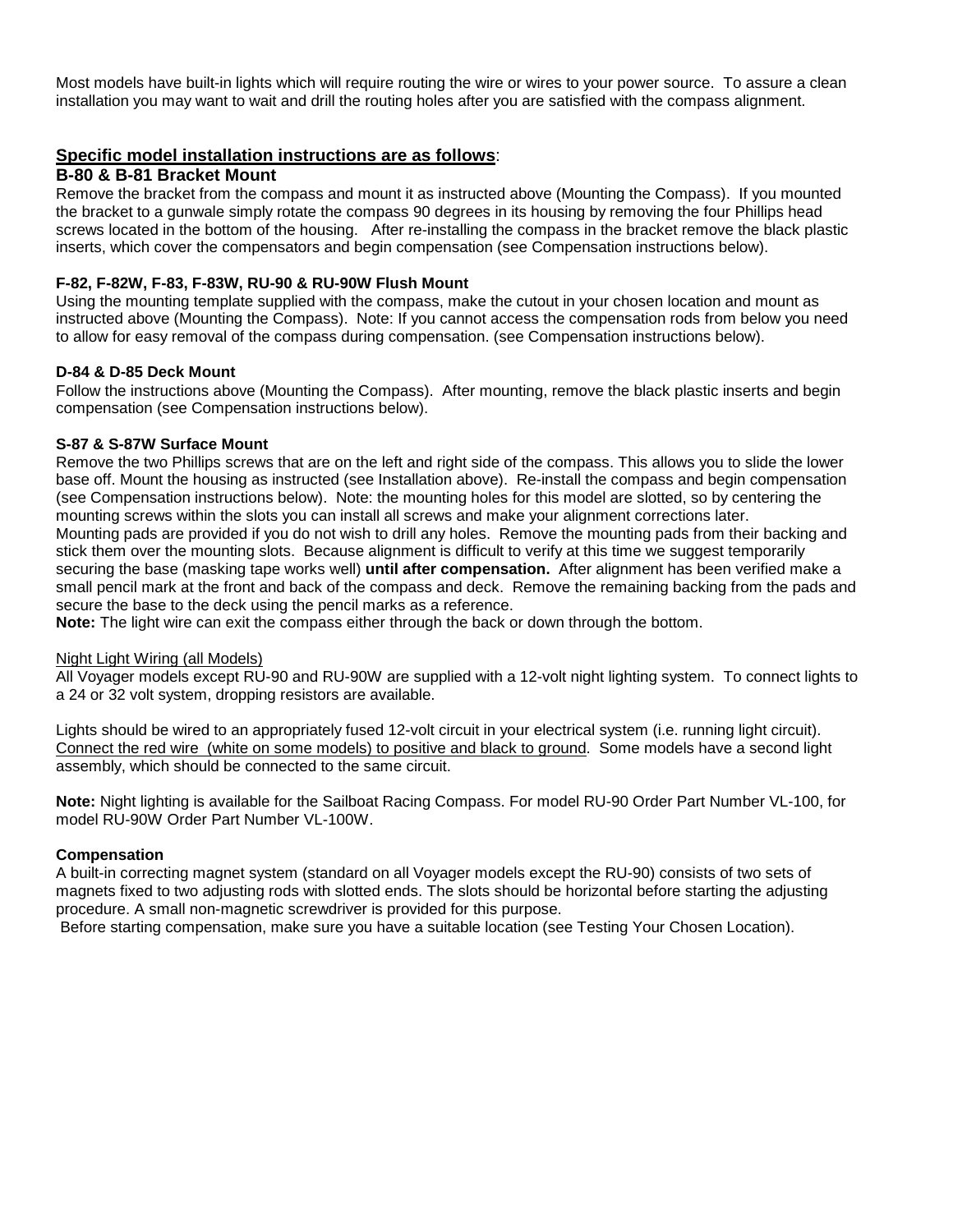# **Method 1. (Preferred)**

**Step One.** With the compass in its intended position, but not finally secured, (see Mounting the Compass) select a course on your chart using two fixed aids that are within ten degrees (10°) of the North/South line. Try to select this course so that you can maneuver your boat "down range" of the marks selected (See example).

**Step Two.** From a position down range of the North/South marks, and keeping the marks lined up, run the boat visually along the Northerly course selected. Turn the port/starboard compensator (slot is facing starboard) until the compass reads correctly.

**Step Three.** Simply repeat steps 1 & 2, except this time, using an East/West course and the fore/aft compensator (slot is facing aft).





**Step Four.** Check compass alignment by running the boat in a Southerly direction, again keeping the marks lined up. If the compass is not correct at this time, there is an alignment error. To correct, rotate the compass itself to remove one half of this error. Repeat steps 1, 2 & 4 until your North/South line is correct then repeat step 3. **Step Five.** Install fastener (s), taking care not to disturb alignment.

# **Method 2.** (Requires the use of GPS or Loran)

In this method you will be using a GPS or Loran as your reference.

- 1. Your GPS or Loran must be set to provide you with Magnetic, not True headings. Check your Manual.
- 2. GPS and Loran provide headings based on COG (course over ground). Compasses provide heading based on the direction the boat is actually pointed. Because of Tides, Currents and Winds, the boat may not always point in the same direction as COG. Pick a time and location that will minimize these effects.
- 3. Because the GPS and Loran calculate COG based on current and past positions you will see greater heading accuracy while traveling at higher speeds. We recommend at least 10 knots.

**Step One.** While at sea, with the compass in its intended position, but not finally secured, (see Mounting the Compass), obtain the Loran/GPS bearing to a fixed aid or landmark that is within 10 $^{\circ}$  of a North/South line.

**Step Two.** Position your boat along that line and steer directly at that mark. Turn the port/starboard compensator (slot is facing starboard) until the compass heading matches the Loran/GPS bearing.

**Step Three.** Simply repeat steps 1 & 2, except this time, using an East/West course and the fore/aft compensator (slot is facing aft).

**Step Four.** Check compass alignment by running the boat 180 degrees from the heading used in step 2. If the compass is not correct at this time, there is an alignment error. To correct, rotate the compass itself to remove one half of this error. Repeat steps 1, 2 & 4 until your North/South line is correct then repeat step 3.

**Step Five**. Upon completing the procedure, secure the compass in its final position.

#### **If you feel that the deviation on your boat is of an unusual nature, the services of a professional compass adjuster will be a wise investment.**

To assure accuracy on all headings, check for deviation every thirty degrees and record any deviation on a deviation card. We recommend checking at the start of each boating season, and any time new equipment is added near the compass, for deviation.

# **Maintenance**

Protect your compass from the sun when not using your boat. Strong sunlight may decrease the life of your compass. Custom fit covers are available from Ritchie.

Ritchie compasses require very little care. To remove salt spray deposits or dirt, rinse the entire compass with clean, fresh water and wipe carefully with a damp cloth. **Important Note: Never Use Chemical or Abrasive Cleaners.** 

# **Night Lighting Systems**

Ritchie Voyager night lights are designed to last for years of use. If you need to replace one, contact the factory with your model and serial number for a part number and price. Tel. 781-826-5131

# **Warranty:**